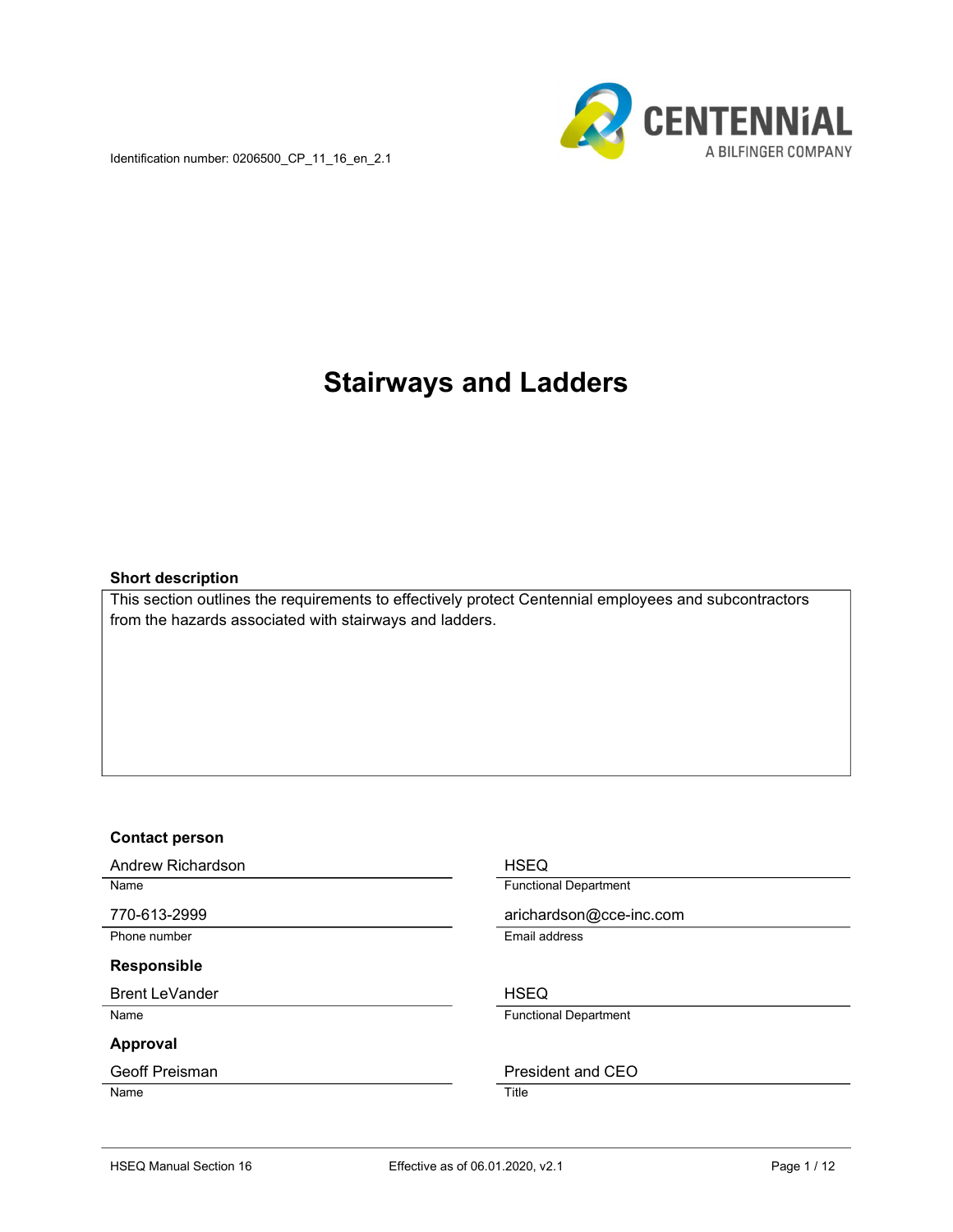## **Content**

| 4.1 |       |  |  |  |  |
|-----|-------|--|--|--|--|
| 4.2 |       |  |  |  |  |
| 4.3 |       |  |  |  |  |
|     |       |  |  |  |  |
| 5.1 |       |  |  |  |  |
|     | 5.1.1 |  |  |  |  |
|     | 5.1.2 |  |  |  |  |
|     |       |  |  |  |  |
| 6.1 |       |  |  |  |  |
| 6.2 |       |  |  |  |  |
| 6.3 |       |  |  |  |  |
|     | 6.3.1 |  |  |  |  |
|     | 6.3.2 |  |  |  |  |
|     | 6.3.3 |  |  |  |  |
|     |       |  |  |  |  |
|     |       |  |  |  |  |
|     |       |  |  |  |  |
|     |       |  |  |  |  |
|     |       |  |  |  |  |
|     |       |  |  |  |  |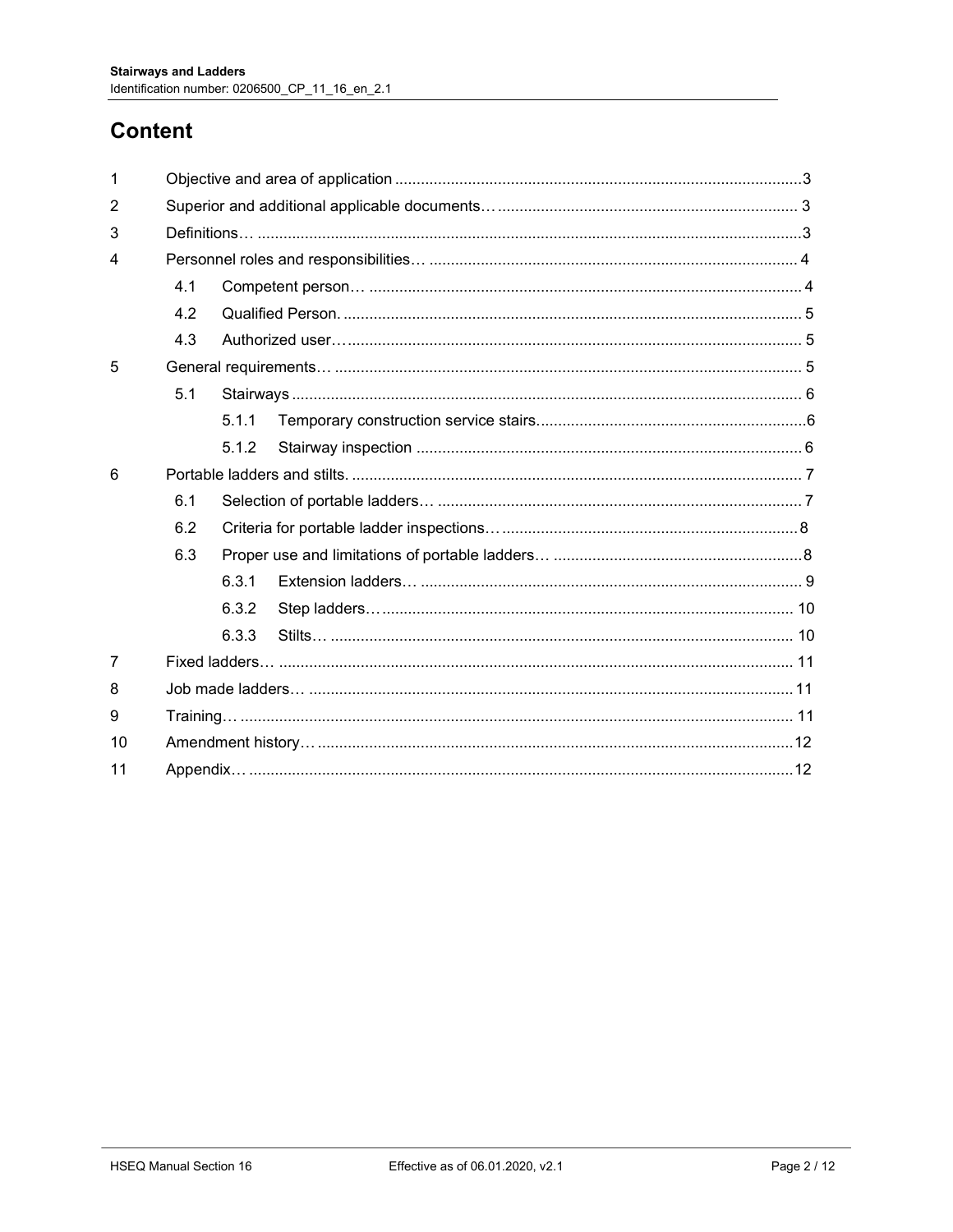### 1 Objective and area of application

The objective of this section is to identify the requirements for Centennial employees and subcontractors working on or near stairways and ladders. Working or accessing stairways and/or ladders can present many hazards to the user and nearby affected personnel. The use of stairways and ladders shall involve performing a comprehensive risk assessment to identify associated activities and hazards that could lead to potential risk to employees, subcontractors or other affected personnel.

This section provides the basic framework for the requirements of the following elements:

- **Stairways**
- **Ladders**

This section applies to all Centennial project sites:

- Construction project sites
- **•** Permanent office facilities
- **Temporary office facilities**

### 2 Superior and additional applicable documents

1000 GP 11 01 en 6.0 Global Policy on Health, Safety, Environment and Quality (HSEQ)

ANSI ASC A14.1, 14.2, 14.3, 14.4

#### 29 CFR 1926 Subpart X

This section of the HSEQ Manual applies to all Centennial employees and subcontractors who are performing work in Centennial facilities and project sites. There may be more stringent requirements than this section as defined by specific State, local or contact specific stairway or ladder requirements. If there is a conflict between this section and other applicable regulations, the more stringent will apply.

### 3 Definitions

| <b>Term</b> | <b>Definition</b>                                                                                                                          |
|-------------|--------------------------------------------------------------------------------------------------------------------------------------------|
| Centennial  | All Centennial employees, joint venture employees, subcontractors<br>and business partners.                                                |
| <b>ANSI</b> | American National Standards Institute                                                                                                      |
| Cleat       | A ladder crosspiece of rectangular cross section placed on edge<br>upon which a person may step while ascending or descending a<br>ladder. |

The following definitions of terms are important for an understanding of this section.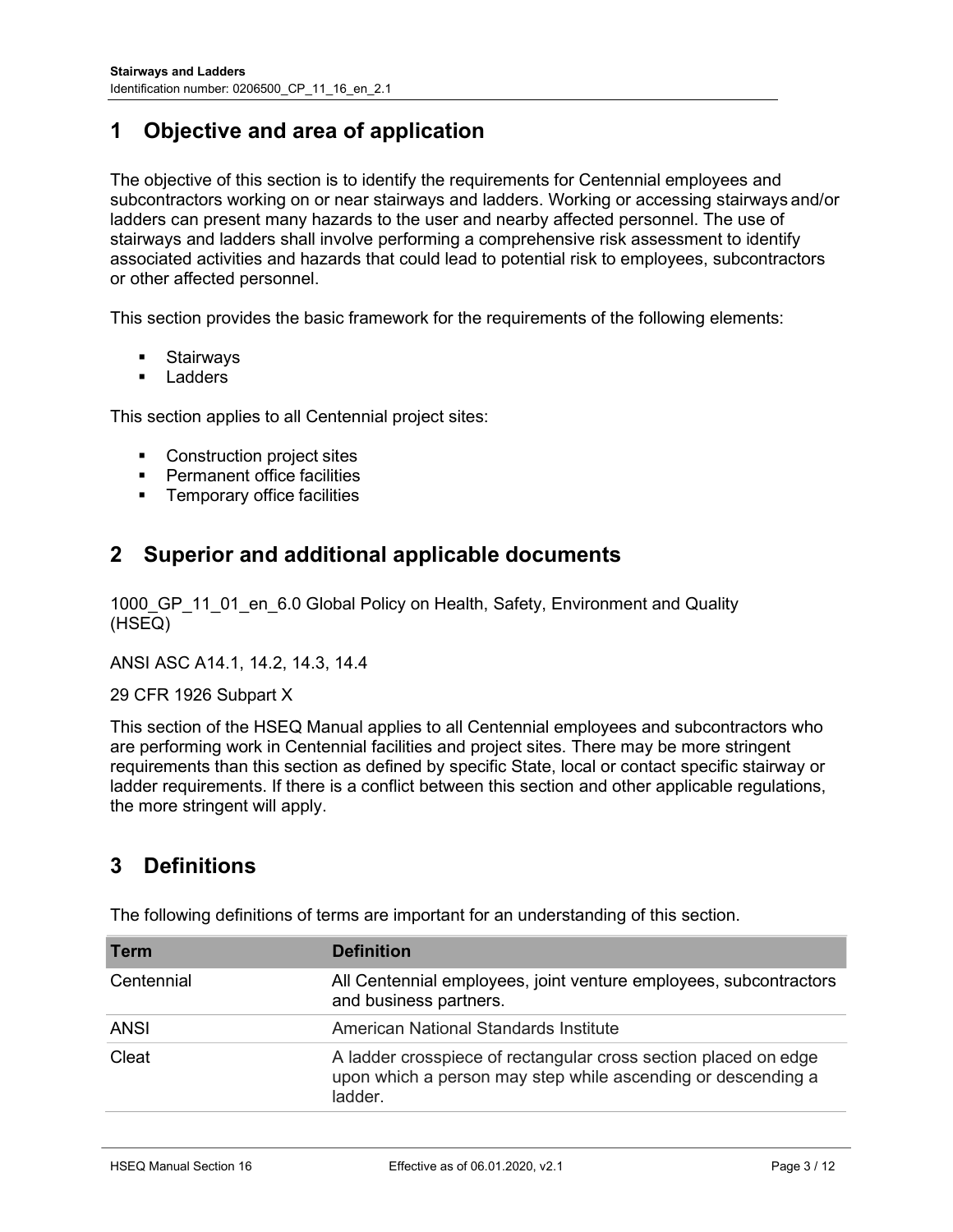| Competent person      | Person who can identify existing and predictable<br>hazards in the surroundings or working conditions that are<br>unsanitary, hazardous, or dangerous to employees and has<br>authority to take prompt corrective measures to eliminate or protect<br>against those hazards.               |
|-----------------------|--------------------------------------------------------------------------------------------------------------------------------------------------------------------------------------------------------------------------------------------------------------------------------------------|
| Double-cleat ladder   | A ladder similar in construction to a single-cleat ladder, but with a<br>center rail to allow simultaneous two-way traffic for employees<br>ascending or descending.                                                                                                                       |
| Portable ladder       | A ladder that can be readily moved or carried. Not designed for<br>permanent placement.                                                                                                                                                                                                    |
| Fixed-ladder          | A ladder that cannot be readily moved or carried because it is an<br>integral part of a building or structure.                                                                                                                                                                             |
| Job-made ladder       | A ladder that is not commercially manufactured.                                                                                                                                                                                                                                            |
| Maximum intended load | The total load of all employees, equipment, tools, materials,<br>transmitted loads, and other loads anticipated to be applied to a<br>ladder component at any one time.                                                                                                                    |
| Point of access       | All areas used by employees for work related passage from one<br>area or level to another.                                                                                                                                                                                                 |
| Stairway              | A passageway from one level, as of a building, to another by a<br>series of stairs.                                                                                                                                                                                                        |
| Handrail              | A rail used to provide employees with a handhold for support                                                                                                                                                                                                                               |
| Stair-rail system     | A vertical barrier erected along the unprotected sides and edges of<br>a stairway to prevent employees from falling to lower levels.                                                                                                                                                       |
| <b>RPE</b>            | <b>Registered Professional Engineer</b>                                                                                                                                                                                                                                                    |
| Riser height          | The vertical distance from the top of a tread to the top of the next<br>higher tread or platform/landing or the distance from the top of a<br>platform/landing to the top of the next higher tread or<br>platform/landing.                                                                 |
| Qualified person      | A person with a recognized degree, professional certificate, or<br>professional standing, or who by extensive knowledge, training and<br>experience has successfully demonstrated the ability to solve or<br>resolve problems related to the subject matter of the work or the<br>project. |

### 4 Personnel roles and responsibilities

### 4.1 Competent person

The competent person shall have the following responsibilities regarding stairways and ladders:

- Report all questionable use of stairways or ladders including hazardous conditions to the Centennial project superintendent and/or PSO.
- Initiate stop work procedure if questionable conditions are not correct.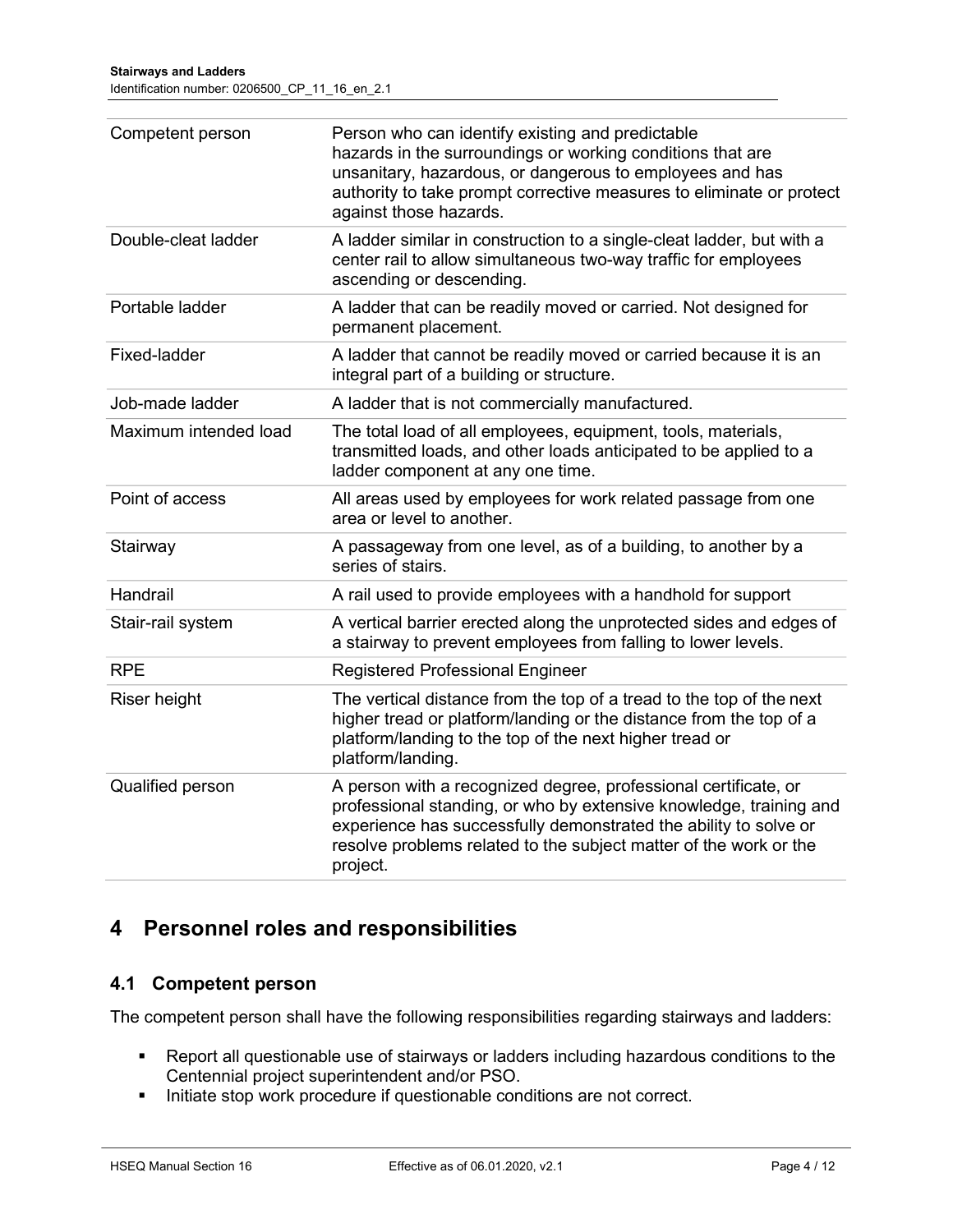Perform periodic inspections of all portable and/or fixed ladders according to manufacturer's specifications.

#### 4.2 Qualified person

The qualified person shall have the following responsibilities regarding the use of stairways and ladders:

- **•** Design criteria of ladders and stairways
- Calculate duty ratings (load rating capacity) of ladders
- Determine appropriate set up and use of ladders

#### 4.3 Authorized user

Authorized users shall have the following responsibilities regarding the use of stairways and ladders:

- **Inspect ladders and stairways prior to use**
- Report all potential hazards or deficiencies to the Centennial project superintendent and/or PSO and competent person
- Tag defective ladders or stairways as "OUT OF SERVICE" or "DO NOT USE"
- **Follow all manufacturer recommendations regarding the use of ladders**

Authorized users shall be trained in the following:

- Nature of fall hazards in the work area
- **Proper selection, use, placement and care in handling of all stairways and ladders**
- **Maximum intended load of ladders**
- Manufacturer's recommendations and limitations for use of ladders

### 5 General requirements

The following are general requirements for stairways and ladders used in Centennial facilities or on project sites:

- **EXTE Adders shall only be used as a work platform when performing overhead work that** cannot be safely performed from floor or ground level or where the use of a lifts or staging is impossible or impractical.
- A stairway or ladder shall be provided at all points of access where there is a break in elevation of 19 inches or more and there is not a ramp, runway, embankment or other acceptable means of access provided.
- Where there is only one point of access between levels, it must be kept clear to permit free passage by workers. If free passage becomes restricted, a second point of access must be provided and used.
- Portable and fixed ladders shall be maintained to prevent injury to personnel from punctures, lacerations or snagging of clothing.
- Ladders shall not be painted or coated with material that prevents warning or duty rating labels from being legible.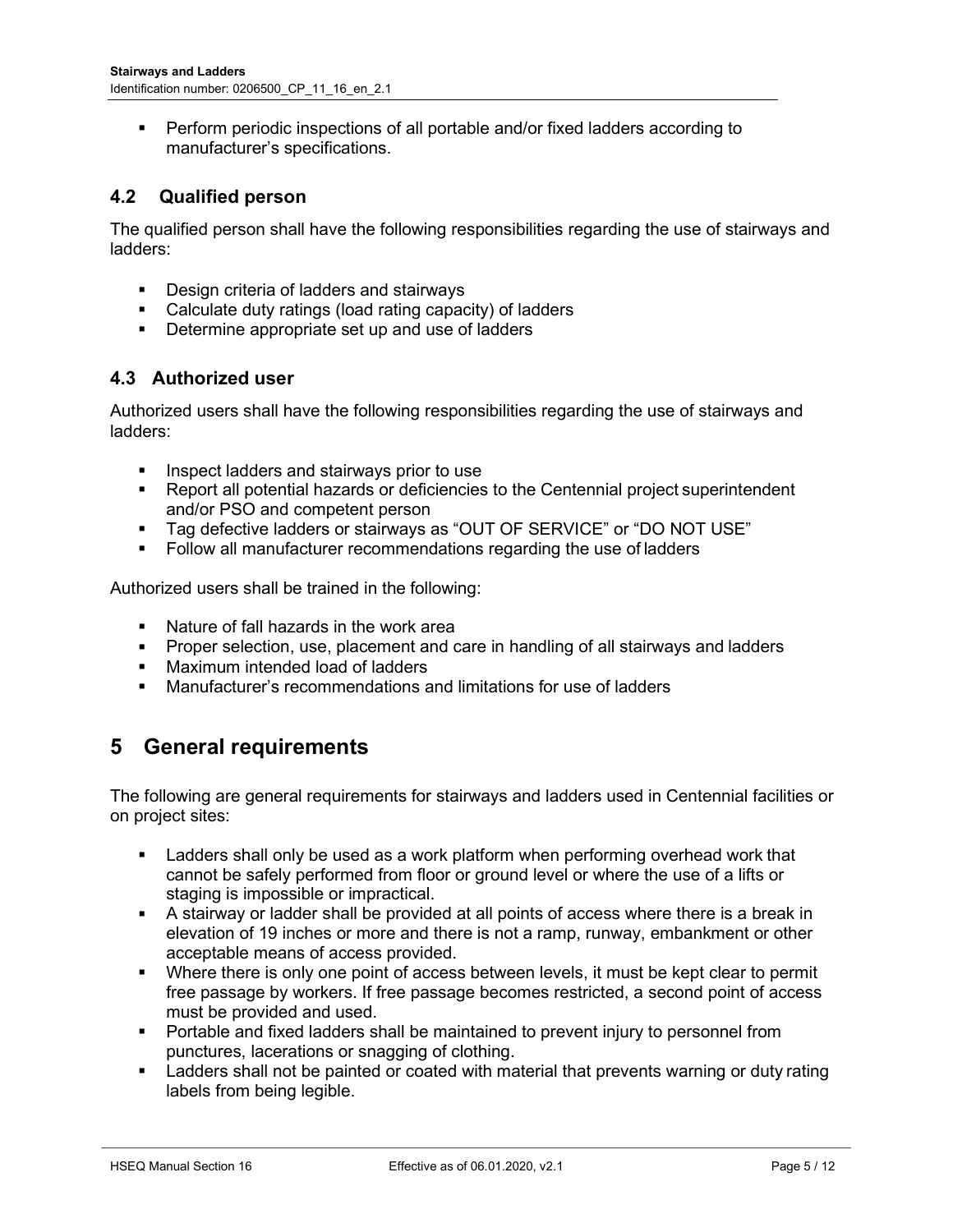- Extension ladders shall be secured both top and bottom to hold them rigidly in place.
- All types of ladders shall be restricted to their intended use as specified by the manufacturer.
- Portable ladders shall not be moved, shifted or extended while occupied.
- Ladders shall not be climbed by more than one person at a time unless the manufacture permits such use.
- Three legged portable ladders are prohibited from use in all Centennial project sites or facilities.
- Ladders shall be inspected prior to use and any ladders with defects shall be removed from service and marked as "OUT OF SERVICE" or "DO NOT USE".
- Users shall maintain three (3) points of contact at all times while ascending, and descending ladders.
- All ladders must be securely placed, held, tied, or otherwise made secure to prevent slipping or falling.

#### 5.1 Stairways

All stairways shall be constructed according to OSHA specifications for stair strength, stair width, angle of stairway rise, stair treads, stairway platforms, railings and handrails, and vertical clearance.

All wood parts shall be free from sharp edges and splinters; sound and free from accepted visual inspection from shake, wane, compression, failures, decay or other irregularities. Low density wood shall not be used.

Stairways shall be free from hazardous projections, such as nails, screws, splintered wood, etc., and shall be free of conditions which would cause the stairway to become a slip hazard.

#### 5.1.1 Temporary construction service stairs

Treads for temporary service shall be made of wood or other solid material and shall be installed the full width and depth of the stair.

Except during stairway construction, foot traffic is prohibited on:

- Stairways with pan stairs where the treads and/or landings shall be filled with concrete or other material at a later date, unless the stairs are temporarily fitted with wood or other solid material at least to the top edge of each pan.
- Metal stairs where permanent treads and/or landings are to be installed at a later date, unless the stairs are fitted with secured temporary treads and landings long enough to cover the entire tread and/or landing area.

#### 5.1.2 Stairway inspection

The following includes general requirements for Centennial employees or subcontractors who inspect or use stairways on Centennial project sites:

- Stairway parts must be maintained free of dangerous projections such as protruding nails.
- Slippery conditions on stairways must be corrected.
- **Spiral stairways that will not be a permanent part of the structure may not be used by** workers (unless the only access to area with proper PPE and or used for emergency access/ egress).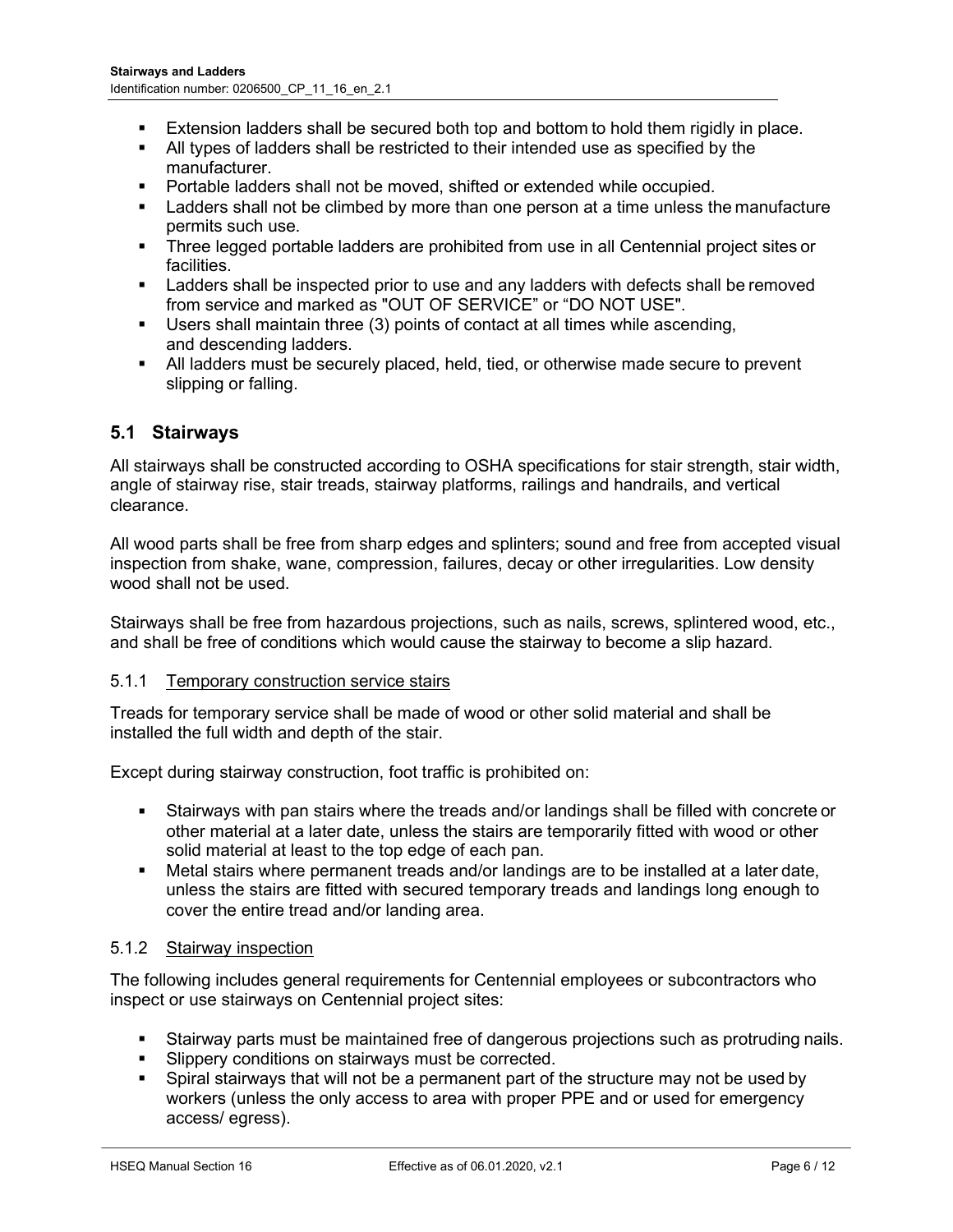- Metal pan landings and metal pan treads must be secured in place before filling.
- Temporary treads must be made of wood or other solid material and installed the full width and depth of the stair or landing.
- **Stairways having four or more risers or rising more than 30 inches in height must have** at least one handrail. A stair rail also must be installed along each unprotected side or edge.
- Handrails and the top rails of stair rail systems must be capable of withstanding at least 200 pounds of side impact force.

### 6 Portable ladders and stilts

All portable ladders used in Centennial facilities or project sites must be constructed and used in accordance with OSHA regulations and ANSI standards. All commercially manufactured ladders must have a visible and legible ANSI duty rating of Class IAA, IA, or I.

Type II, III and type IV ladders are not rated as heavy duty and are prohibited from use on all Centennial project sites. When selecting a ladder, the user must consider the proper duty rating, ladder type and length to safely accommodate the combined weight of the user and material

This section provides guidance for the following:

- Selection of ladders for use/task
- **•** Criteria for portable ladder inspections
- **•** Proper use and limitations of portable ladders
	- o Extension ladders
		- o Step ladders
		- o Stilts

ANSI Duty rating classes for manufactured portable ladders are as follows:

| <b>LOAD CAPACITY</b> | <b>DESCRIPTION</b>     | <b>ANSI CODE / CLASS</b> |
|----------------------|------------------------|--------------------------|
| 200 lbs.             | Household - Light Duty | Type III (not permitted) |
| $225$ lbs.           | <b>Medium Duty</b>     | Type II (not permitted)  |
| 250 lbs.             | Heavy Duty             | Type I                   |
| 300 lbs.             | <b>Heavy Duty</b>      | Type IA                  |
| 375 lbs.             | Heavy Duty             | Type IAA                 |

#### 6.1 Selection of portable ladders

Selecting the right ladder for the job is critical in reducing the risks associated with ladder use. Using the incorrect ladder is dangerous as it often leads to ladder misuse and can result in increased risk and present additional or increased hazards. Selecting the proper ladder for the task involves understanding what the task is and what the potential hazards associated with the task include.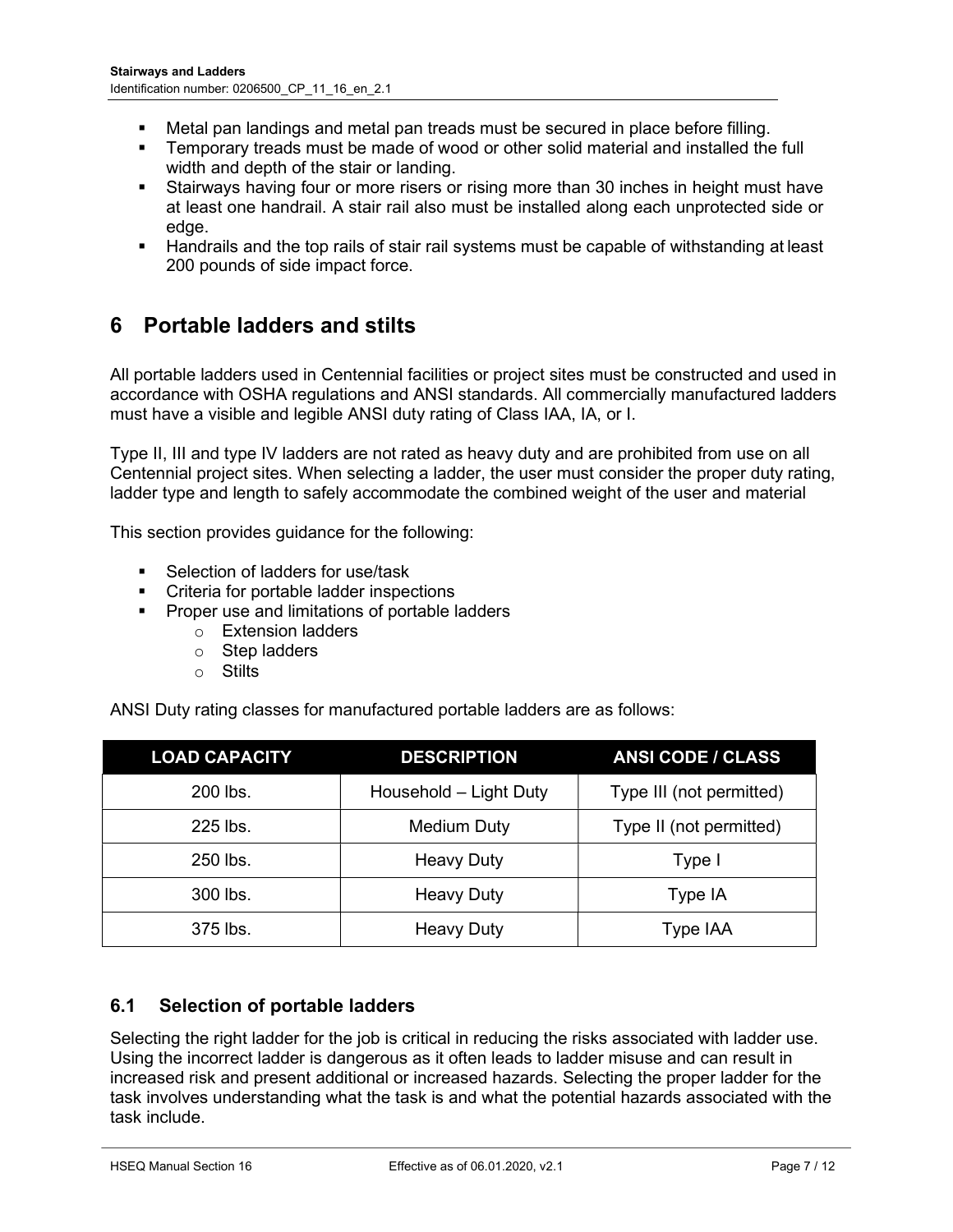Specific items that shall be evaluated when selecting a ladder for a task include:

- The work area and specific conditions that require the use of a ladder.
- The potential risks that are involved in the task.
- The presence of electrical exposures.
- The duty rating of the ladder and the maximum intended load that will be imposed on the ladder.
- The conditions of the ladder resting surface or other obstacles that may create additional risk.
- **The height of the task from the lower level and the ability of the ladder to allow the user** to reach the required height.

#### 6.2 Criteria for portable ladder inspections

Prior to use, Centennial employees and subcontractors shall inspect all portable ladders using an acceptable inspection checklist. Any defective ladder shall be tagged out of service and removed from service in accordance with section 5 of this section.

The following items shall be inspected during visual inspections:

- Ladders will be inspected for broken or missing rungs or cleats, broken side rails, and other damaged parts
- Ladder cleats, rungs, and side rails shall be inspected for grease, oil, paint or other slippery substances
- **Tightness of joints between steps and side rails**
- **Hardware and fittings**
- **Movable parts and their operation(s)**
- **Decay or other irregularities**
- Sharp edges, burrs and/or corrosion
- Dents or bends in side rails, rungs or cleats
- Side rail connections, hardware connections and rivets
- Decals such as:
	- o Duty rating
	- o Warning labels
	- o Manufacturer instructions for use

Ladders shall be stored in areas free of known hazards, protected from the weather and or corrosive elements, where they can be inspected easily, and can be reached without causing an incident. Unless ladders are stored in a supported, designed ladder storage system, they shall be laid down onto the side rail at ground level to prevent a tipping hazard.

#### 6.3 Proper use and limitations of portable ladders

The following includes general requirements for Centennial employees or subcontractors who use portable ladders:

- All portable ladders shall be of sufficient length so that personnel will not stretch or assume hazardous or awkward positions.
- The ladder user shall not carry any object or load that could cause the user to lose his or her balance and fall.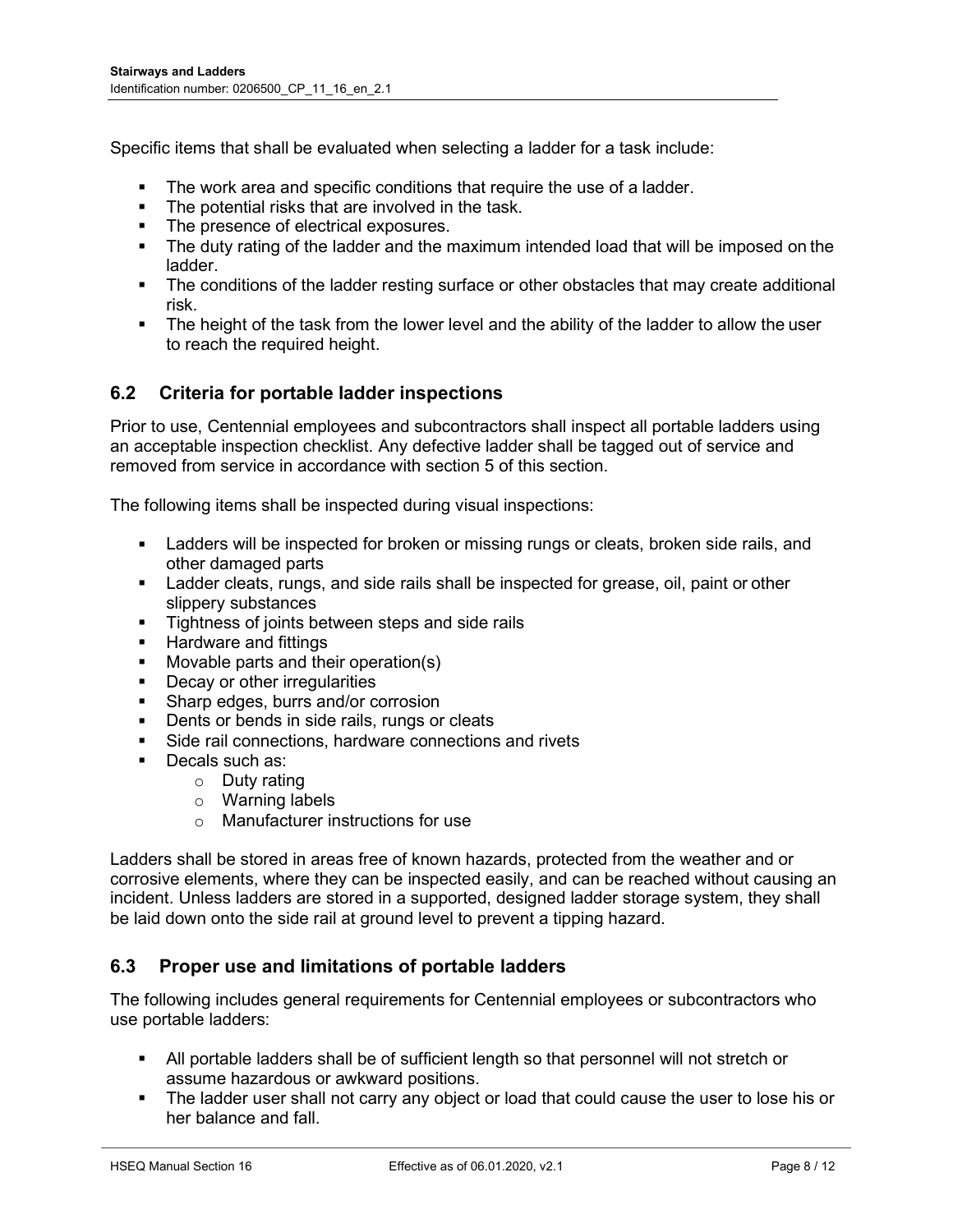- The length of potable ladders shall not exceed 20 feet.
- All portable ladders used for electrical work (or potential electrical exposure) shall be made from a non-power-conducting material (dielectric).
- Ladders shall only to be used for their intended purpose and not for platforms or as walkboards.
- Ladders shall be visually inspected before each use and after any occurrence which could affect their safe use.
- **Ladders which are damaged shall not be used and must tagged: "Out of Service".**
- Rungs shall be kept free of grease and oil.
- **EXECT** Ladders shall be equipped with non-slip bases when the ladder is placed on a slippery surface and there is a hazard of slipping.
- Ladders shall not be placed in front of doors opening toward the ladder unless the door is blocked open, locked, or guarded.
- **Ladders shall not be placed on boxes, barrels, or other unstable bases or spliced** together to obtain additional height.
- **EXE** Ladders shall not be moved, shifted, or extended while occupied.
- The tops of ladders (unless using a stepladder) shall rest against a solid, fixed surface and be prevented from shifting or displacement by securing both top and bottom
- The climber shall always face the ladder.
- When used to access an upper landing surface, the ladder side rails shall extend at least three (3) feet above the upper landing surface.
- When setting up non-self-supporting ladders, the base of the ladder shall be placed at a distance from the wall that is equal to  $\frac{1}{4}$  of the height that the ladder is extended.

Portable ladders shall not be:

- Used in a horizontal position as platforms, runways, or scaffolds.
- Placed in front of doors opening toward the ladder unless the door is blocked open, locked, or guarded and signs are posted.
- Placed on boxes, barrels, or other unstable bases to obtain additional height.
- **Tied or fastened together to provide longer sections.**

#### 6.3.1 Extension ladders

The following guidelines apply to the use of all portable extension ladders:

- Must be secured at the top and bottom to prevent movement / displacement.
- **Must be used on level firm foundation.**
- Both automatic locks are to be in the proper position and fully locked before ascending the ladder.
- Users must always maintain three (3) points of contact while climbing, working, and descending from extension ladders.
- The top of the extension ladder must extend 36" past the elevated work surface, roof, or platform to which access is being provided. See the following diagram.
- Extension ladders must be erected with the base one quarter of the working length of the ladder from the wall or structure (75-degree angle). See the following diagram.
- The top of the ladder must be placed with the two rails supported, unless equipped with a single support attachment.
- Ladder sections may not be separated and used as individual ladders.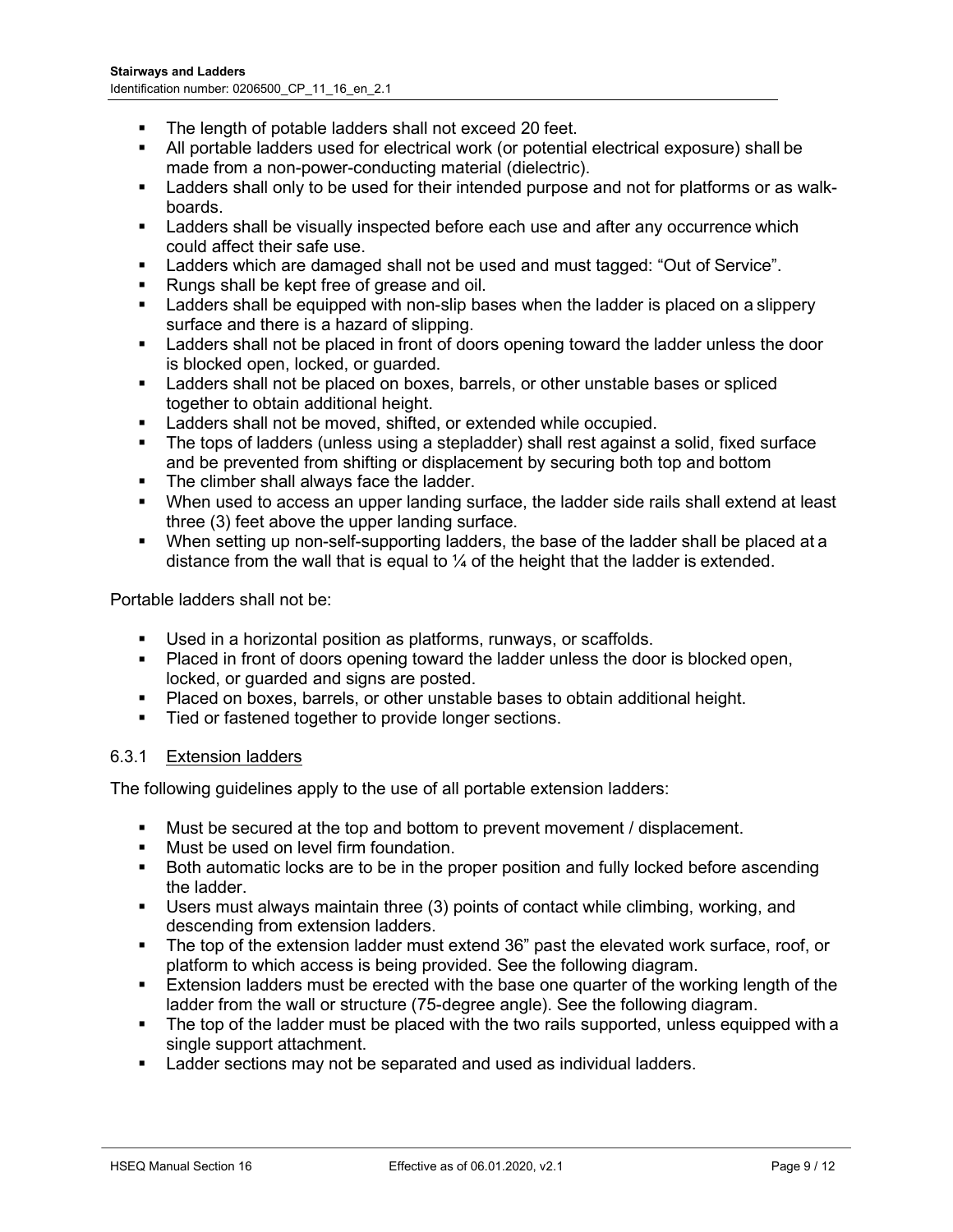

#### 6.3.2 Step ladders

The following procedures apply to the use of portable stepladders:

- Step ladders must be used on a level and firm foundation.
- Users must have two points of contact when working from the step ladder.
- The top two steps of the step ladder may not be used to stand or sit. Verify with manufactures instruction for leaning style 4 legged ladders.
- **Bracing on the back legs of step ladders is designed solely for increasing stability and not** for climbing (unless specifically manufactured for that purpose).
- Step ladders must be used in the fully open position with spreader arms fully locked, unless approved by the ladder manufacturer and governing body.
- Step ladders may never be used closed and leaning against a wall or another structure unless approved by the ladder manufacturer and governing body.

#### 6.3.3 Stilts

The following procedures provide health and safety information to centennial employees and or subcontractors using stilts to perform work duties.

Potential hazards from the use of stilts include:

- **Losing one's balance and falling or tipping.**
- Falling off or over balconies and handrail or through windows / wall openings.
- **Tripping over debris, materials or tools on the floor, or falling on slippery surfaces.**
- **Falling over while entering a different level or going through doorways.**
- **Manual handling injuries caused by bending over or twisting from the stilts.**

Before using stilts to complete work tasks, employees must identify and evaluate all potential hazards such as changes in the level or slope of the work area, guardrails that are next to edges, walls, doors or ceiling, floor penetrations, stairwells, voids, windows and adequate housekeeping. Housekeeping will be in compliance with HSEQ Manual Section 12 (Housekeeping, Sanitation and Environmental Control).

Stilts shall only be used for light duty tasks. A safe means of attaching and removing the stilts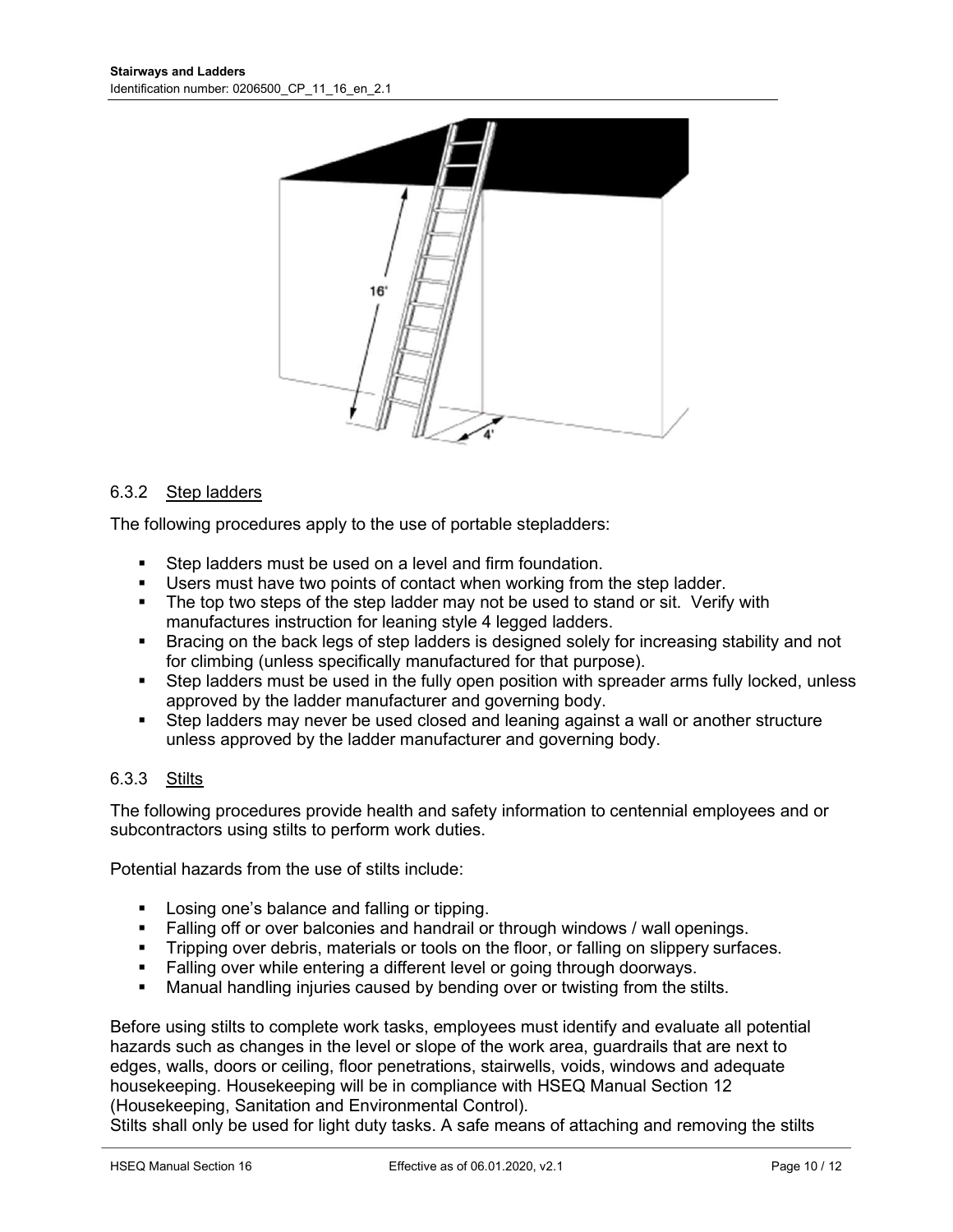shall be readily available. For example, a rigid platform shall be used for mounting / dismounting stilts. The platform shall be at a height equal to or slightly greater than the height of the stilts. Do not use step ladders for mounting / dismounting stilts.

Follow all manufacturer specifications when using stilts as well as when performing maintenance and inspections on the stilts. All tools and equipment including stilts and their components must be examined regularly and any worn or damaged components will be replaced immediately. If replacing damaged parts immediately is not possible the stilts shall be placed and tagged out of service with a 'Danger – Do Not Use' tag. Stilts must be stored, serviced and maintained by a competent person as per the manufacturer's specifications.

## 7 Fixed ladders

Fixed ladders shall be, at a minimum, provided according to the standards outlined in OSHA 29 CFR 1926 subpart X for design, clearance, and pitch. Fixed ladders shall be designed by a Qualified Person. The following requirements apply to the use / design of fixed ladders:

Fixed ladders shall be equipped with one of the following protective systems, when the total length of the climb equals or exceeds 24 feet:

- Ladder safety device / ladder climbing device (LCD)
- Self-retracting lifeline and rest platforms every 150 feet or less
- A cage or well and multiple ladders sections every 50 feet or less with landing platforms
- A 42-inch-high grab bar extension or landing platform is required above the final exit level of a fixed ladder.

If a Centennial employee or subcontractor is required to access and/or complete his or her work while positioned on the fixed ladder, he or she shall utilize a work positioning device. This will require the use of a full body harness. Use of a fall positioning system requires the submission and approval of a Centennial Fall Protection Work Plan Template in accordance with HSEQ Manual Section 20 (Fall Protection).

### 8 Job-made ladders

The assembly, use, and disassembly of job made ladders shall be under the direction of a Qualified Person (RPE).

### 9 Training

Centennial employees and subcontractors who use or inspect portable ladders or stairways shall be trained by a competent person in the following areas:

- The nature of fall hazards in the work area resulting from the use of a stairway or ladder.
- The procedures for erecting, maintaining, and disassembling the ladder or stairway.
- The proper construction, use, placement, and care in handling of all stairways and ladders.
- **The maximum intended load-carrying capacities of ladders.**